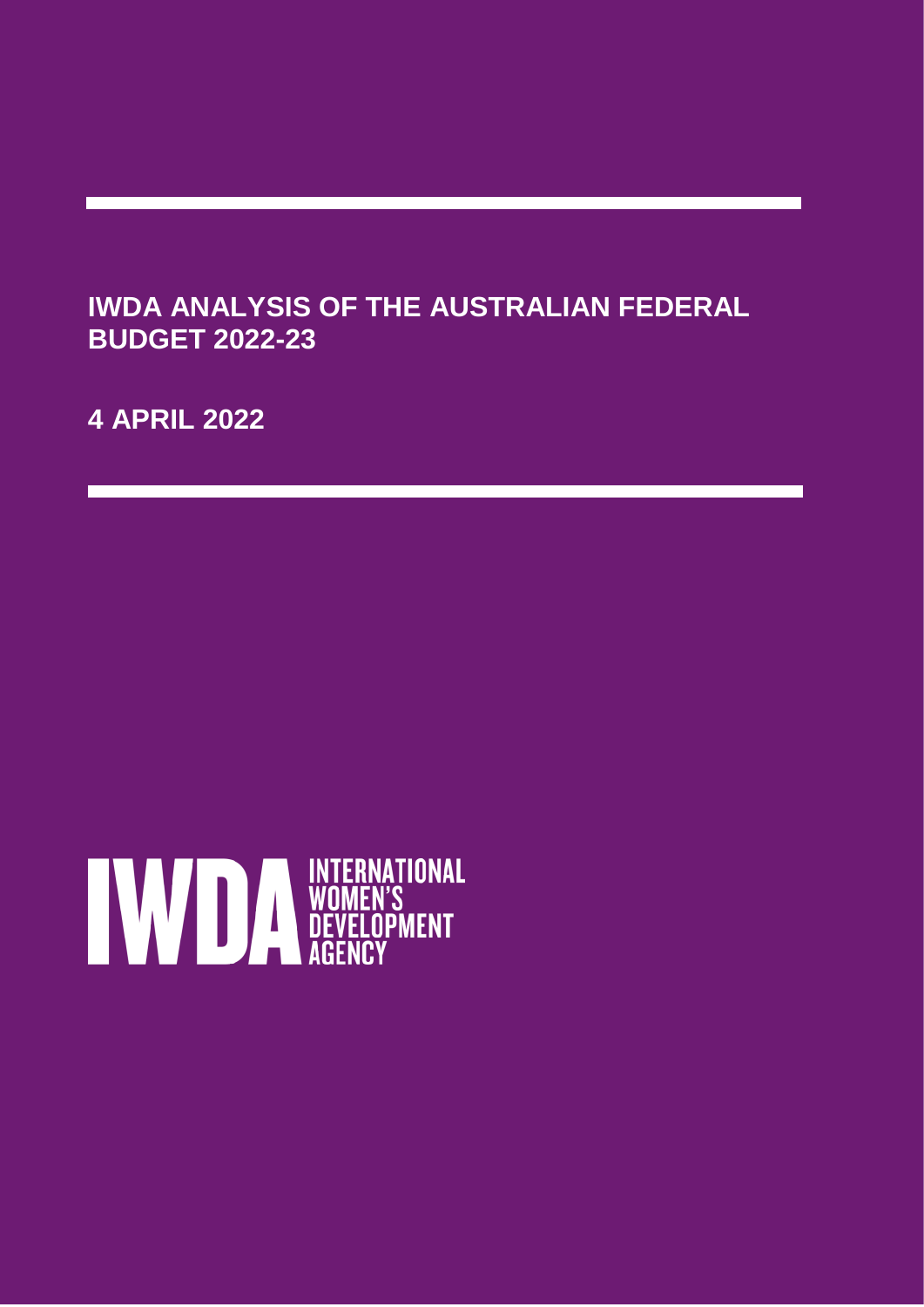# **1. INTRODUCTION**

This year's Federal Budget comes at a time of significant uncertainty in the global geopolitical realm. Russia's invasion of Ukraine; increased tensions around the role of China in the Pacific; conflict and instability in Myanmar, and; the ongoing impacts of the COVID-19 pandemic combine to create an environment of extreme uncertainty. All of these factors make it increasingly important for Australia to be thinking critically and strategically in the long-term about our place in the world, and our role in shaping a peaceful and flourishing region.

The dominant realism of Australia's foreign policy is fast losing coherence in today's multipolar geopolitics. By leaning into realist power, Australia is only serving to reinforce the smallness of middle power status. This budget reinforces that paradigm. But we are not bereft of options that would enable us to creatively lean-in to our middle power status and re-think how Australia's power and influence are deployed to support of a peaceful and flourishing region, and how our power and influence can be built by working in concert with others.

Feminist foreign policy provides such a framework and would better enable Australia to navigate its place in the world. This approach, adopted by 8 countries including Mexico, Libya, Chile, Sweden, France, Canada, Luxembourg and Spain, "places gender equality as the central goal of foreign policy, in recognition that gender equality is a predictor of peaceful and flourishing societies."<sup>1</sup> The aim of Australia's foreign policy and international development program is to create a more stable and peaceful region. To do this, we need to place human security and gender equality at the centre of our efforts, recognising the evidence linking security at the individual level with a reduction in the drivers of conflict at the national and international level.<sup>2</sup> As recommended by the Asia Pacific Development, Diplomacy & Defence Dialogue in its report on Australia's in Southeast Asia, Australia should explore this approach in partnership with the region, and "[w]ork with Southeast Asia to co-create a feminist foreign policy agenda that identifies common goals and priorities that are relevant to the region."<sup>3</sup>

On this measure, the Federal Budget 2022-23 misses the mark. While the international development budget has benefitted from partial indexation for the first time in a decade, diplomacy spending is set to decline, and we now invest 12 x as much in Defence as we do in development. In terms of personnel, the increase to the Defence workforce announced in this budget is itself three times the total staff for development and diplomacy. 4

Within the international development budget, the continued use of temporary measures to address COVID-19 risks undermining our partnerships in the region as well as the longer term impact of COVID response, recovery and reset efforts. Less than 2% of these COVID-response measures reported to date have a focus on gender equality as a principal or significant objective, indicating an enormous gap in understanding the gendered impacts of the pandemic. Some welcome measures have been announced including *Women Together*, a Southeast Asia gender equality program to complement *Pacific Women Lead.* But efforts on climate change, the highest priority for partners in the Pacific, though improved continue to fall short of Australia's fair share contribution.

A feminist approach to international development within a broader feminist foreign policy framework would be a critical step in re-establishing Australia's leadership on gender equality and women's rights globally. It would reinforce the links between gender equality and human security, and support us to redirect our investments towards the drivers of peace.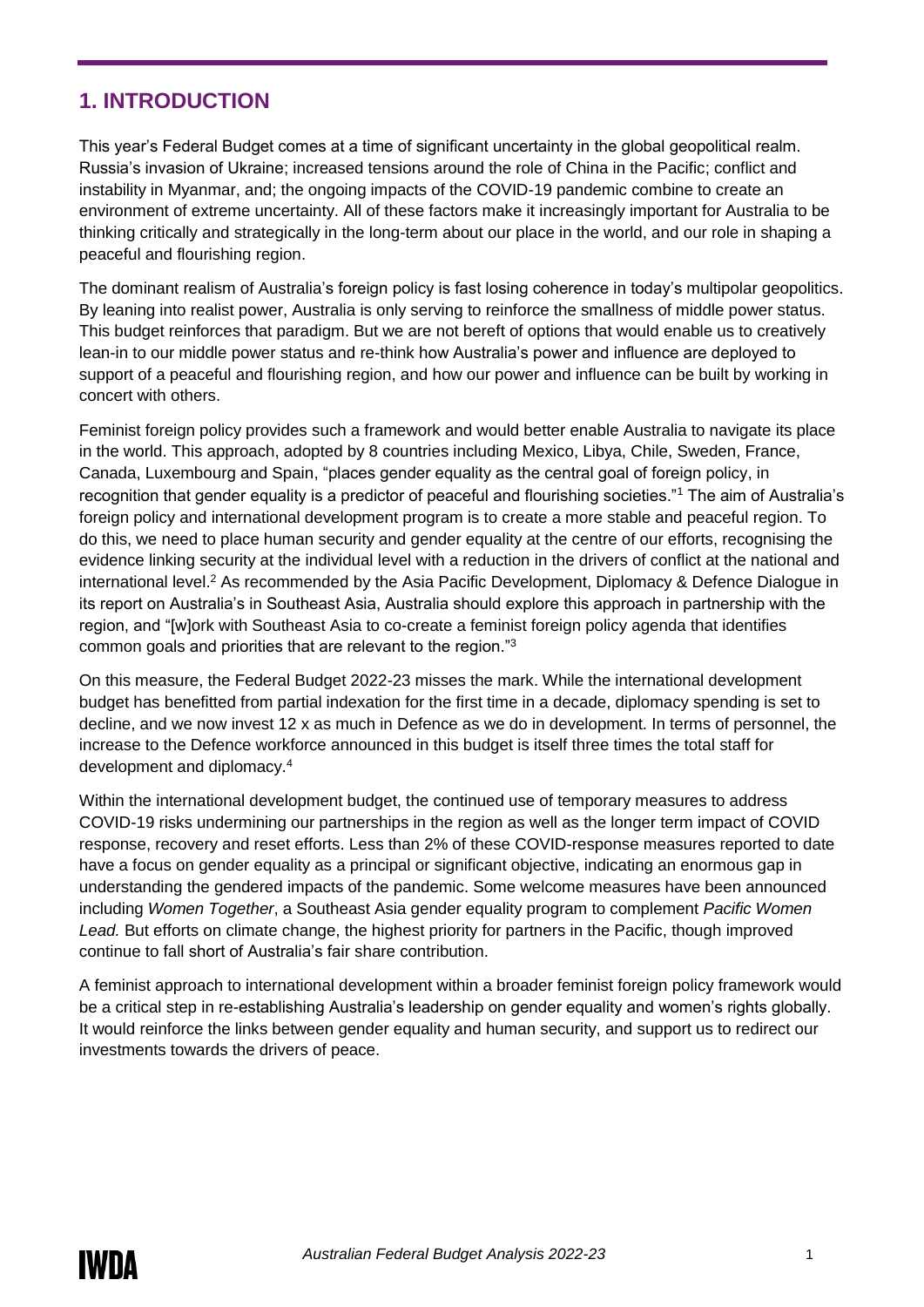# **2. RESOURCING INTERNATIONAL DEVELOPMENT**

## **Total Official Development Assistance**

Australia's total international budget for 2022-23 is \$4.549 billion.<sup>5</sup> This figure includes \$460 million for "temporary, targeted and supplementary measures to respond to COVID-19" – a category introduced last financial year in a political manoeuvre to enable the Government to maintain its commitment of limiting aid spending at \$4bn, while temporarily raising aid spending to address the very real and urgent development challenges exacerbated by COVID-19. The budget is consistent with forward estimates which predicted a slight increase on last year's figure as the government finally implements a 2014 commitment to increase the aid budget each year in line with inflation/CPI. This indexation excludes the TTS measures and is based on last year's "baseline" figure of \$4bn plus 2.5% CPI. The increase from indexation appears to have been applied more or less evenly across countries and regions.

Despite the slight increase in total aid spending, Australia's international development budget as a percentage of the overall budget decreased further: from 0.72% last year to 0.70% (or from 72 to 70 cents in every \$100). By contrast, Defence spending has increased significantly, and is now twelve times greater than aid, up from 10 times greater last year.

Australia's international development budget also continues to flounder against the global target for developed nations to allocate 0.7% of Gross National Income (GNI) to Official

**ODA/GNI Ratio**

#### ODA/GNI (%): 2005-06 to 2025-26



Source: ACFID 2022

Development Assistance (ODA). On this measure, Australia is stagnating at just 0.2%, dropping to 0.18% over the forward estimates.<sup>6</sup>

## **Use of temporary, targeted and supplementary measures**

International development is critical to achieving human security, which is vital for peace and flourishing because the security of states will always be reliant on the extent to which the citizens of those states also experience security. In line with a feminist foreign policy approach, Australia must reinvest in international development and rebalance this spending vis-a-vis Defence. The continued use of temporary, targeted and supplementary measures shows a clear recognition of the need for increased development cooperation funds. However the unpredictable nature of this funding undermines the long term impact of our international development program.<sup>7</sup> The problems caused by COVID-19 are anything but temporary and funding to address the economic, social and health impacts caused by COVID-19 needs to be reliable and sustained.

## **Budget and performance transparency**

Transparency around the international development budget was significantly reduced in recent years, with the documentation provided by DFAT going from a 120-page publication to a 4-page summary in 2020. Disappointingly, robust transparency was not restored this year. Reporting on performance and aid effectiveness has also been diminished under the Department's *Partnerships for Recovery* policy, with reporting now limited to DFAT's Annual Report and many performance targets (including on gender

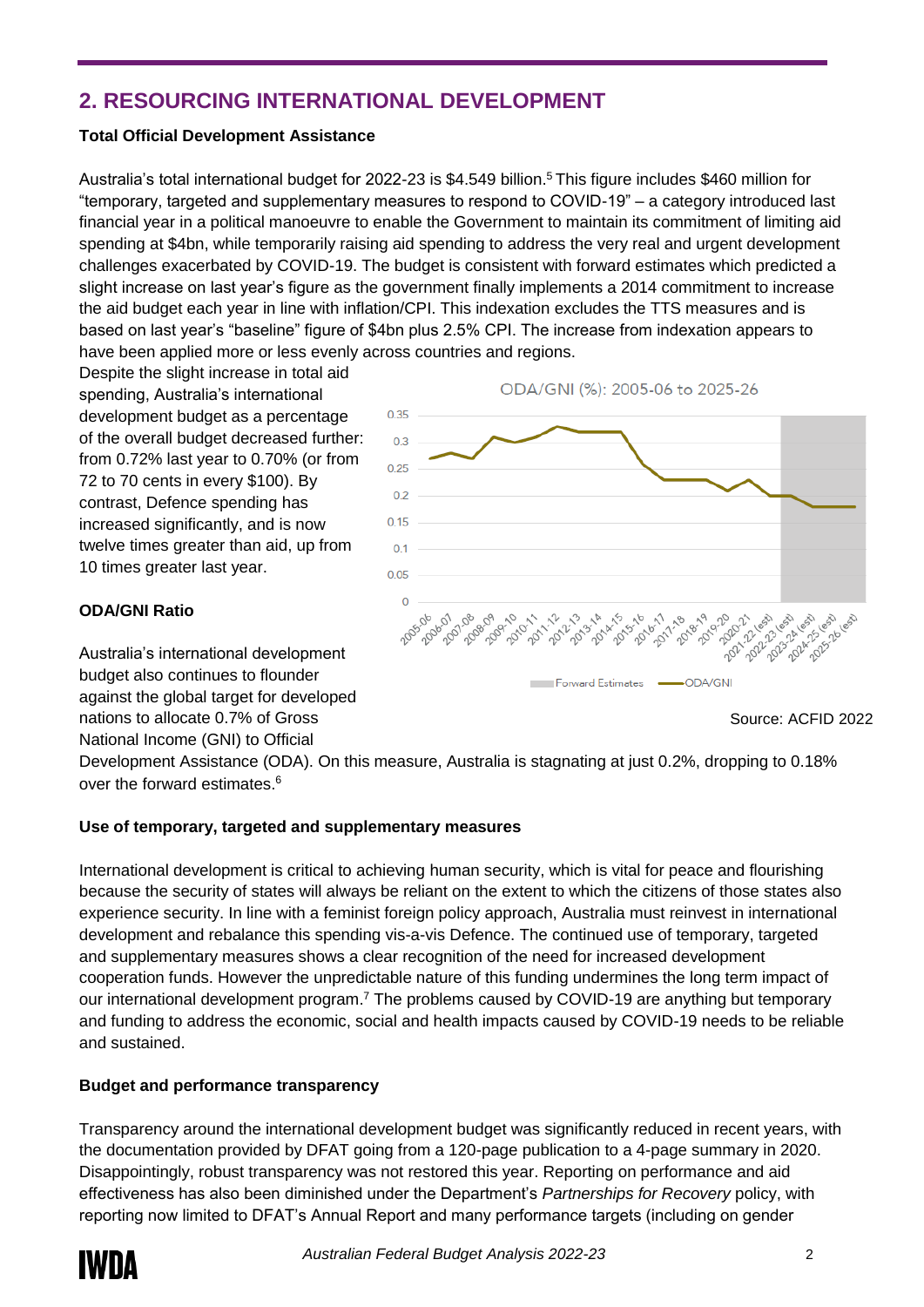equality) abandoned. In 2021, the Office for Development Effectiveness was disbanded and its functions absorbed elsewhere in the Department, diminishing its status as an independent unit able to promote accountability and learning across DFAT.

Gaps in transparency and accountability need to be addressed, including publishing forward estimates for ODA and re-establishing the Office for Development Effectiveness. With *Partnerships for Recovery* due to conclude in 2022, DFAT has the opportunity to create a new international development policy that aligns with a feminist foreign policy approach, placing gender equality as a central goal of international development and prioritising long-term, sustainable funding and partnerships in our region.

# **3. GENDER EQUALITY AND INCLUSION MEASURES**

# **3.1 GENDER EQUALITY**

#### **New gender packages**

There are some welcome initiatives for women's rights and gender equality in the budget. The government has announced a new program for gender equality in Southeast Asia: *Women Together,* worth \$300 million over five years from 2022-2027. The program will focus on "building women's economic empowerment, increasing women's leadership in regional peace and stability and realising women's and girls' rights focused on violence prevention."<sup>8</sup> However, the \$300m is understood to be comprised of existing funding, bringing together ongoing regional and bilateral programs. DFAT have described *Women Together* as a complement to *Pacific Women Lead* (\$170m over 5 years, 2021-26) and have confirmed that the design process for *Women Together* will learn from the experience of the Pacific and include active consultation with partner governments, women's rights organisations and private sector groups in the region and in Australia. IWDA welcomes the commitment to a participatory design process including robust engagement with diverse women's rights organisations and civil society from Southeast Asia actively participating in the process.

#### **Spending on gender across the aid program**

In addition to this new package, the budget papers capture spending on gender equality and women's rights in two ways – the main figure reported in the budget tables is a \$65m contribution to "gender equality initiatives" managed by DFAT's Gender Equality Branch, which remains static from last year. The second component (representing the vast majority of spending on gender equality) is spread across country and sectoral priorities, and reported in review. This is the basis for the budget papers indicating an increase in funding for targeted and mainstreamed gender equality initiatives from \$1.3 to \$1.5 billion (equivalent to 44.8% of sector allocable aid). The figure is based on the proportion of Australia's ODA which is classified as having a principle or significant focus on gender equality against the OECD DAC Gender Marker– and applies to FY 2020-21.

## **Australia's global ranking on gender equality spending**

Whilst this increase is positive, global OECD data has been delayed so it is too early to know if this increase will improve our international ranking. Last year's contribution of \$1.3 billion for gender equality - 41% of the overall development budget – put Australia in the bottom third of donors, ranking 22 out of 29. By contrast, Canada leads this measure, at 92 per cent, coming close to meeting their target of 95 per cent. Additionally, 26.6% of Canada's ODA funding was coded as "principal" against the OECD DAC Gender Equality Marker in 2019,<sup>9</sup> while the most recent available figures for Australia put our spend at 6.9% of ODA.10

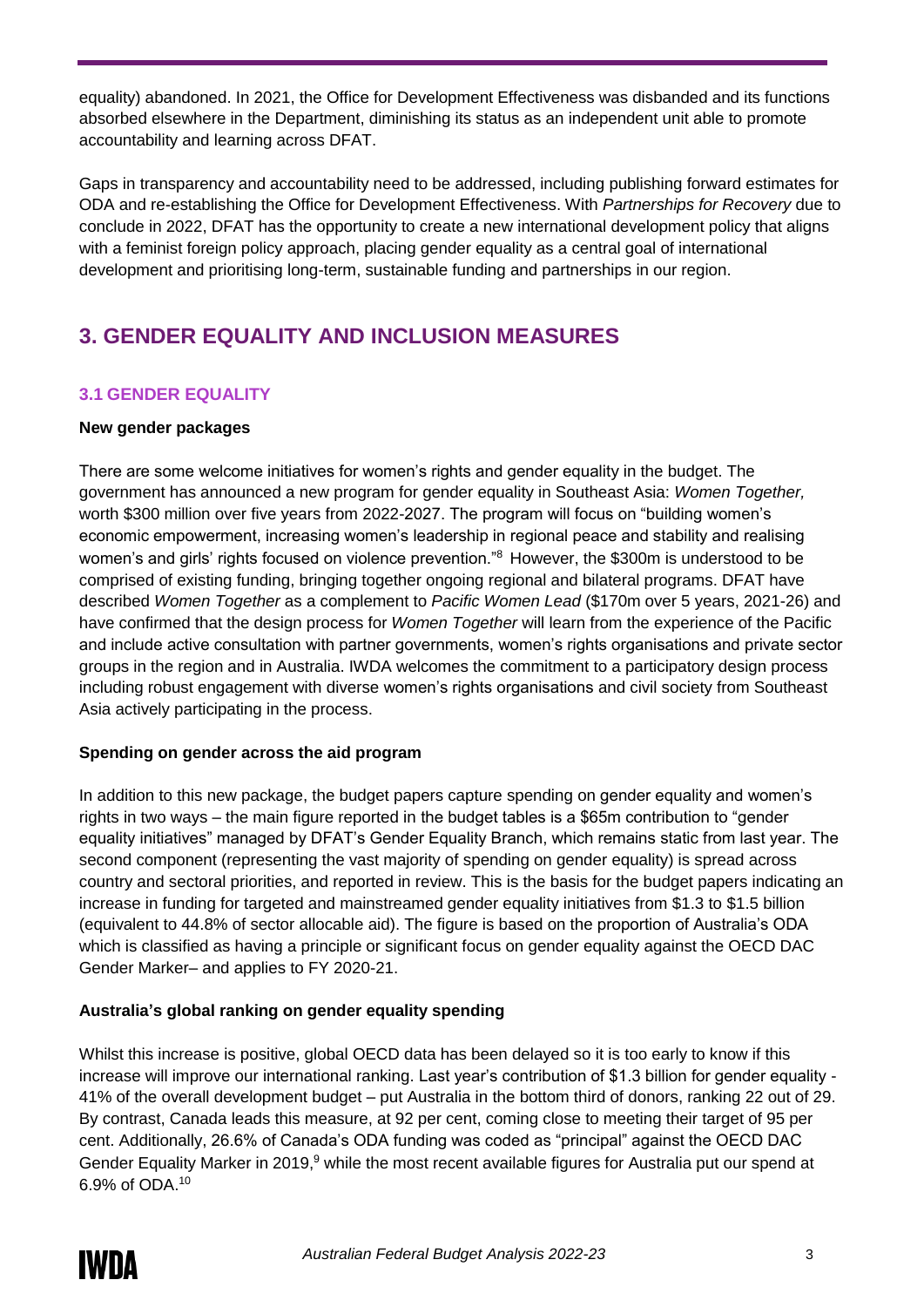IWDA has called for the establishment of targets for spending on gender equality within the aid program. These targets should be implemented in a way that safeguards the robustness of the Gender Equality Marker. This requires ongoing commitment at the highest levels to improved performance, in order to avoid the impression of setting and meeting targets for their own sake. In that context, we welcome the improvement in Australia's performance on the measure from last year, but continue to call for political will at all levels, and for the application of a feminist approach in order to drive the change required for Australia to regain its place amongst the global leaders on gender equality in development.



#### Percentage of ODA focused on gender equality in Bilateral Allocable Aid 2018-2019 average

Source: OECD, 2021. NB: new data is expected to be released in April 2022

## **Gender in the temporary, targeted supplementary measures**

Concerningly, when it comes to the temporary, targeted and supplementary measures funding, data for 2020-21 indicates that just \$8 million or 1.61% of this funding addressed gender equality as a principle or significant measure.<sup>11</sup> This is extremely worrying – the gendered nature of COVID impacts is well documented, from the impact on women's unpaid care work to loss of income.<sup>12</sup> In addition to the direct health impacts of COVID, broader health outcomes are set to decline with UNFPA estimating a 43% increase in maternal mortality and a 40% increase in the unmet need for family planning as a result of disruptions caused by the pandemic.<sup>13</sup> It is critical that the proportion of gender equality focused TTS measures is significantly increased in the current and coming financial years if Australia is to adequately respond to the gendered impacts of the pandemic.

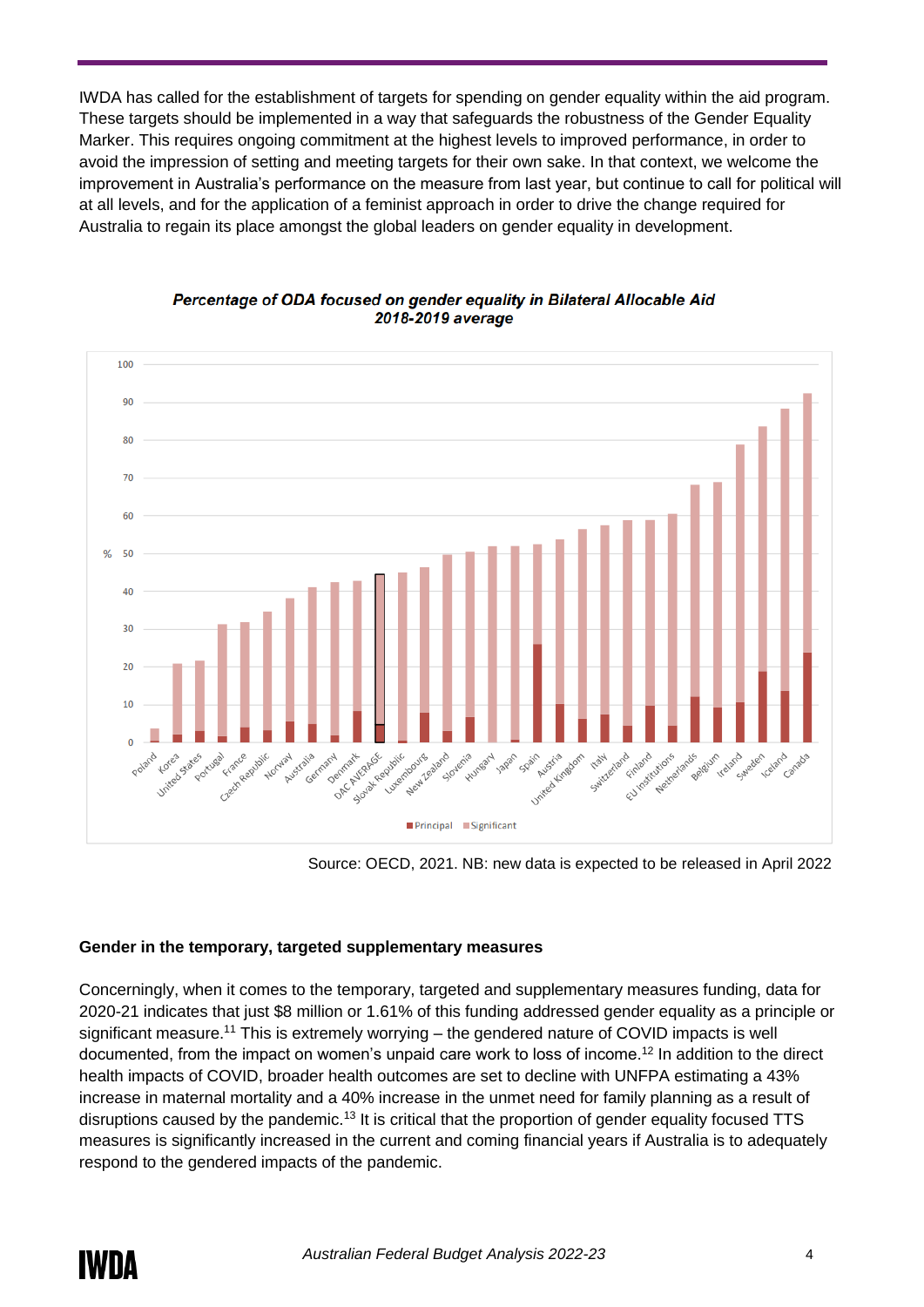#### **Performance and effectiveness in addressing gender equality**

The other way that DFAT measure progress on gender equality is by the proportion of programs effectively addressing gender issues in their implementation (the former "80% target", now downgraded in *Partnerships for Recovery* to a reporting indicator with no target attached). In 2020-21, DFAT reports that 78% of programs were assessed positively on this measure, a marginal increase from 77% the previous year, but still below the elusive 80% benchmark.<sup>14</sup>

## **3.2 DISABILITY INCLUSION**

Women with disabilities face multiple and compounding disadvantage driven by discriminations that are still rife based on gender and disability status. These are systemic barriers to their full and equal social inclusion. The pandemic, climate change, and rising poverty levels all disproportionately impact women and girls with disabilities who are also 2-3 times more likely to experience violence than women without disabilities, including in countries in the Asia Pacific.

#### **Core funding for disability inclusion**

Disappointingly, core funding for disability has not benefited from the indexation applied across the program – remaining at \$9.6m in 2022-23 for a third year in a row, effectively a drop in real terms – and the 25% cut to the Central Disability Fund from the 2020-21 budget has not been restored. As with funding for gender equality initiatives, this represents only a proportion of total support for disability inclusion.

#### **Disability inclusion across the aid program**

DFAT's internal guidance calls for programs to allocate 3-5% of their budget towards disability inclusion.<sup>15</sup> Previous years' data for spending across the whole aid program on disability inclusion indicates just 2.17% was spent.<sup>16</sup> Given that this figure also includes targeted disability programming (indicating the amount allocated by other programs to be, on average, even lower than 2.17%) , there is clearly a need for greater investment in disability inclusion mainstreaming across the development program if Australia is to re-claim their once-held global leadership position on disability inclusive development. **Performance and effectiveness in addressing disability inclusion**

DFAT's performance reporting indicates that 54% of programs assessed were deemed to be effectively addressing disability inclusion. <sup>17</sup> With nearly half of programs not meeting the effectiveness standard, it is clear that greater funding priority must be allocated to disability inclusion, as well as support for technical expertise to enable effective disability inclusion mainstreaming.

The government has committed to develop a third *Development for All* strategy to guide disability inclusion across the international development program. Whilst we welcome this commitment, without sustained increases in funding to support disability inclusion it will be difficult to implement an effective and intersectional disability inclusion strategy and ensure that the needs of diverse women and girls with disabilities are met. Restoring the central disability inclusion funding, and increasing spending on disability inclusion across the program, would help preserve the social and economic gains that the Australia aid program has achieved for women and girls with disabilities in our region. Additionally, the international development program must be properly resourced to address all forms of social inclusion in an intersectional approach, as well as going beyond inclusion by prioritising programs which aim to transform the structures of power which drive marginalisation and inequality.18

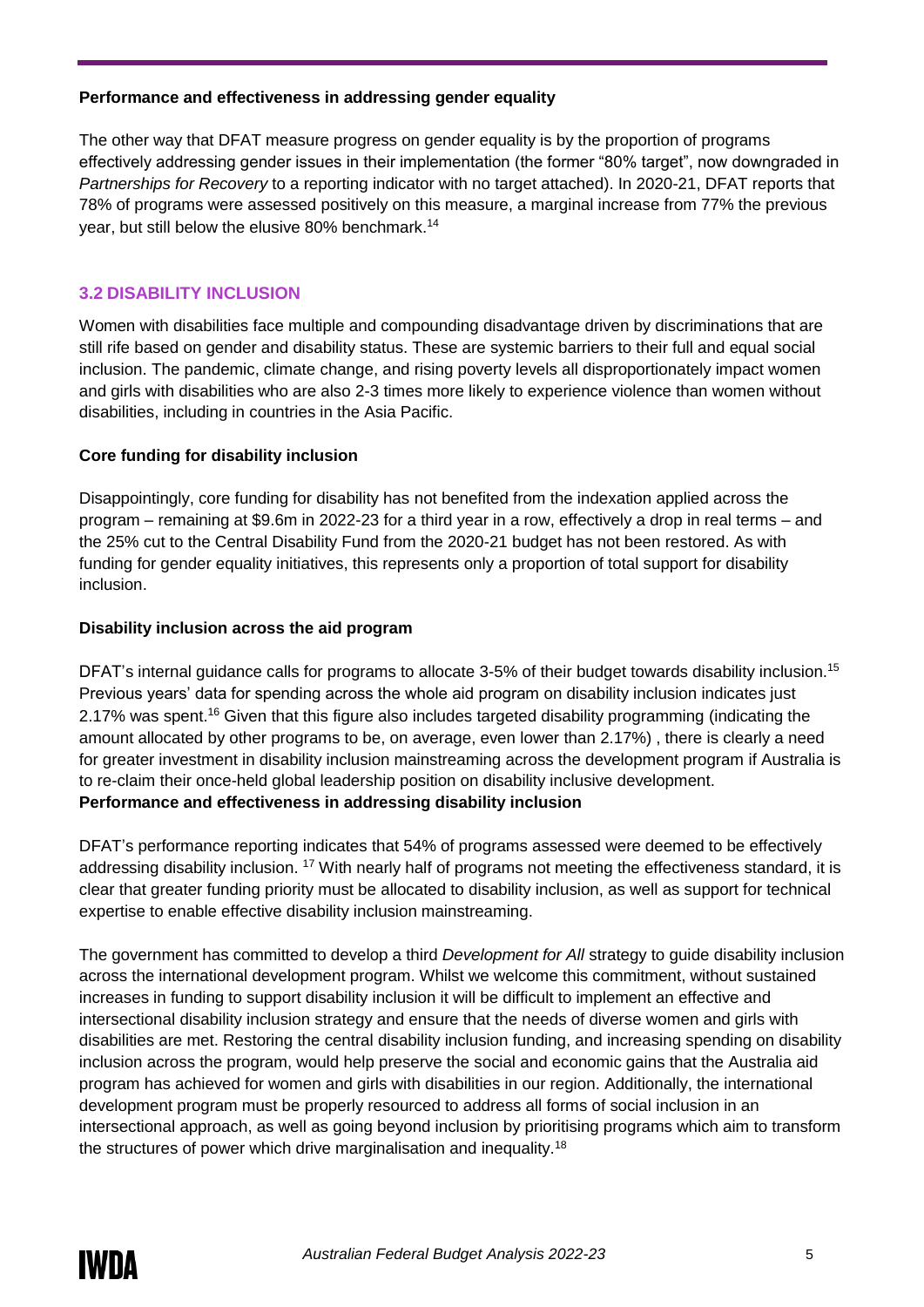# **4. GENDER RESPONSIVE CLIMATE JUSTICE**

The impacts of climate change are gendered. Scarcity of natural resources increases the labour demands of gendered activities, such as subsistence farming and collecting food, fuel and water.<sup>19</sup> Financial stress and lack of access to the necessities of life can exacerbate intimate partner violence, while exposing women to greater risk of sexual assault as they have to travel greater distances to source food and fuel.<sup>20</sup> Women, girls, trans, non binary and gender diverse people face greater danger in climate induced disasters due to discriminatory norms and practices.<sup>21</sup> At the same time, they are excluded from participating in decision making at all levels, meaning that many climate response activities fail to be gender responsive.<sup>22</sup>

This year the 66<sup>th</sup> Commission on the Status of Women (CSW66) – the UN forum responsible for progress on gender equality and women's rights – focused on gender equality in the context of climate change.<sup>23</sup> The Agreed Conclusions negotiated by governments from around the world, including Australia, reaffirmed the gendered nature of climate impacts, as well as the urgent need to scale up climate finance globally to meet commitments made through the UNFCCC process. CSW also affirmed the importance of climate finance in addressing the irrevocable loss and damage already caused by climate change.

#### **Allocation to climate finance**

DFAT's Budget Summary document reiterates Australia's commitment announced at COP26 to "doubl[e] its climate finance commitment by providing \$2 billion over 2020-25 to developing countries in the Indo-Pacific region." This claim of "doubling" is based on the \$1bn allocated by Australia during the previous global commitment period of 2015-20. Additionally the papers highlight a \$5m increase to climate partnerships – which represents a subset of the total spend on climate finance – from \$40m to \$45m in 2022-23. Based on previous years' spending, Australia will need to significantly scale up climate with a particularly focus on gender responsive programming, and particularly gender responsive across all parts of the international development program – including locally led adaptation programming, disaster risk reduction, and support for women's leadership and participation in climate decision making forums.<sup>24</sup>

IWDA's budget submission echoes the 2021 *Fairer Futures* report which calls on the Government to double its existing climate finance commitments at the time—from \$1.5bn to \$3bn by 2025.<sup>25</sup> Meeting this target would be an important first step towards our fair share of the global commitment first agreed at COP15 in 2009 – affirmed in the Glasgow Pact at COP27 and again most recently at CSW66 – to leverage at least USD \$100 billion in climate finance per year. Australia played an important role in securing the COP15 agreement and we have the opportunity to re-establish ourselves as a global leader on climate action.<sup>26</sup>

Feminist foreign policy emphasises the notion of common but differentiated responsibilities in addressing climate change. As a developed, industrialised nation which has benefited financially from industries which contribute to climate change – and as a middle power that seeks to demonstrate leadership and influence – Australia has a responsibility to contribute its fair share of climate finance. In this context we welcome the increase to \$2bn, but continue to call for at least \$3 billion to be allocated by 2025, with the view to urgently scaling up towards our annual fair share commitment of \$12 billion per year by 2030.

## **Coherence with domestic climate mitigation efforts**

Feminist foreign policy also emphasises the need for coherence between domestic and international policy. This is abundantly clear when it comes to climate change. To be a credible global player on climate change Australia must urgently bring forward its emissions reduction targets. Net zero is not enough – we need to decarbonise our economy, move away from fossil fuels and invest in just transitions. On this measure, the budget fails to meet the scale of the problem with just 0.3% of all Federal Budget expenditure dedicated to climate change initiatives, many of which do not align with international best practice for emissions reductions.27

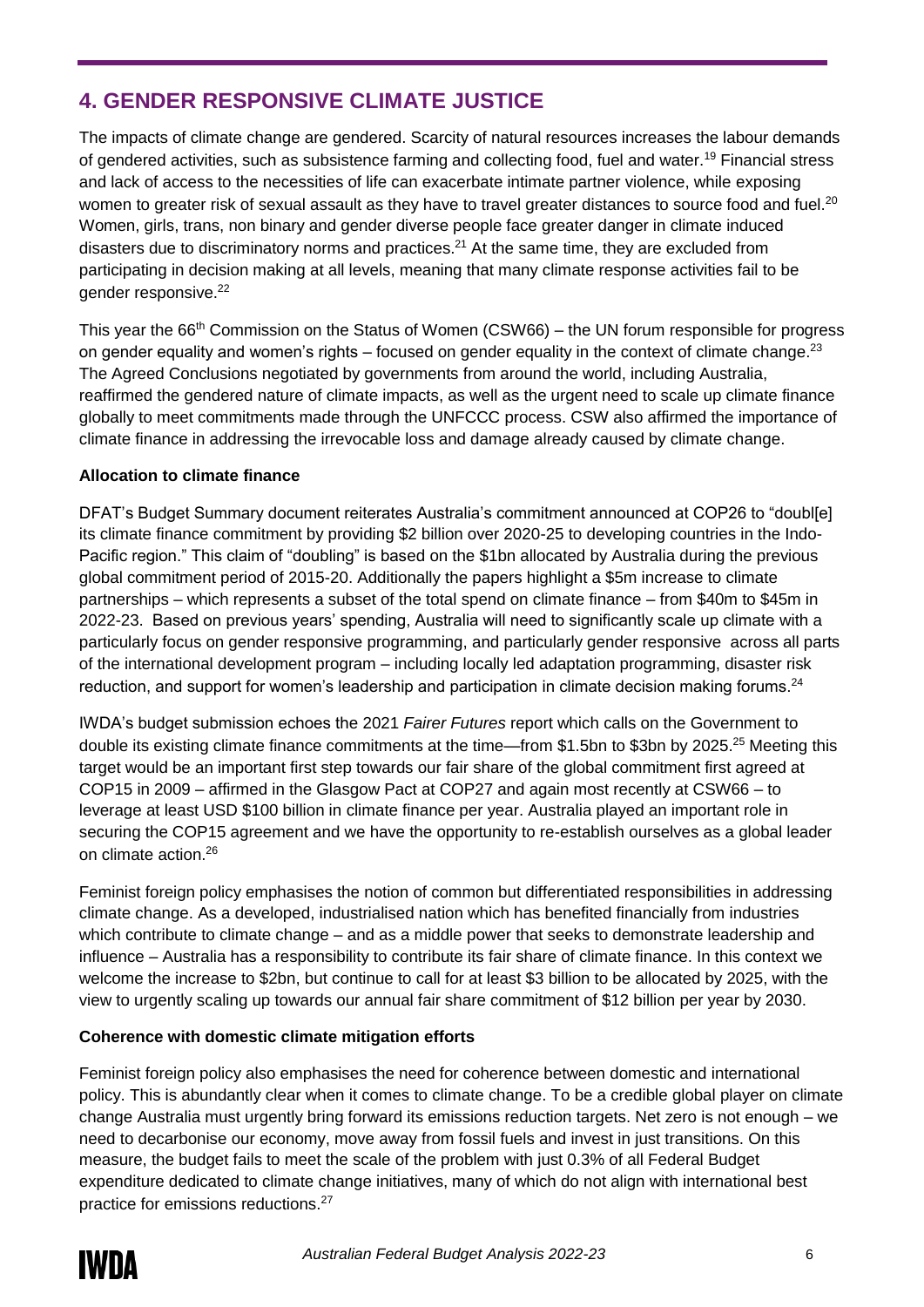# **5. EFFECTIVE AND TRANSFORMATIVE AID DELIVERY MECHANISMS**

Achieving aid effectiveness requires funding the most effective delivery partners, and providing DFAT with adequate resourcing and technical expertise. Women's rights organisations have been consistently found to be the most effective agents in delivering change on gender equality issues, but are held back by a lack of core, flexible and sustained funding.<sup>28</sup> In line with a feminist foreign policy approach, IWDA's budget submission called for a new \$300 investment in women's rights and gender equality to be delivered via feminist consortia, which has not materialised in this budget. We also made recommendations on the Australian NGO Cooperation Program, and DFAT's own financial and technical resourcing on gender equality.

#### **Funding for ANCP**

Funding for ANCP has increased very slightly compared to last year, although less than the rate of indexation. It now stands at \$135.5m, up 1.5% from \$133.5m in 2021-22. IWDA's continues to call for an increase of approx. 10% to ANCP to bring the program up to \$150m per year, in recognition of the significant and ongoing impacts of COVID19 in the region.

Additionally, IWDA calls for an increase in the administration costs that NGOs are able to claim from the program. The limit was raised to 20% in the 2019-20 and 2020-21 budgets in the context of COVID-19, an acknowledgement that the base rate of 10% is insufficient to enable agencies to operate in complex and changing scenarios, which are not unique to the pandemic. Making this change permanent would enable ANCP partners to adequately cover their core costs. While the limit does not officially apply to local partners, raising it would send a strong message that the Australian government recognises the costs associated with program delivery and in meeting compliance requirements, empowering local partners to more accurately budget for their core costs.

#### **DFAT resourcing on development, gender and social inclusion expertise**

No information was provided in the budget about DFAT's staffing budget for development, gender and social inclusion expertise. Recent Senate Estimates responses indicate that information on the budget allocated to technical staffing capacity on gender and social inclusion is not tracked.<sup>29</sup> Reviews of technical expertise across the Department have tracked a decline since the integration with AusAID in 2013, and a corresponding outsourcing of many program management and technical advisory functions.<sup>30</sup> <sup>31</sup> DFAT's own reporting identifies limitations in its capacity to meet the demand for gender technical advice. <sup>32</sup> IWDA continues to call for an increase in DFAT's core staffing budget to enable investment in long term roles with technical expertise across aid and foreign policy, and for tracking of development, gender and social inclusion roles. This should include reestablishment of principle sector specialist roles, including for gender equality.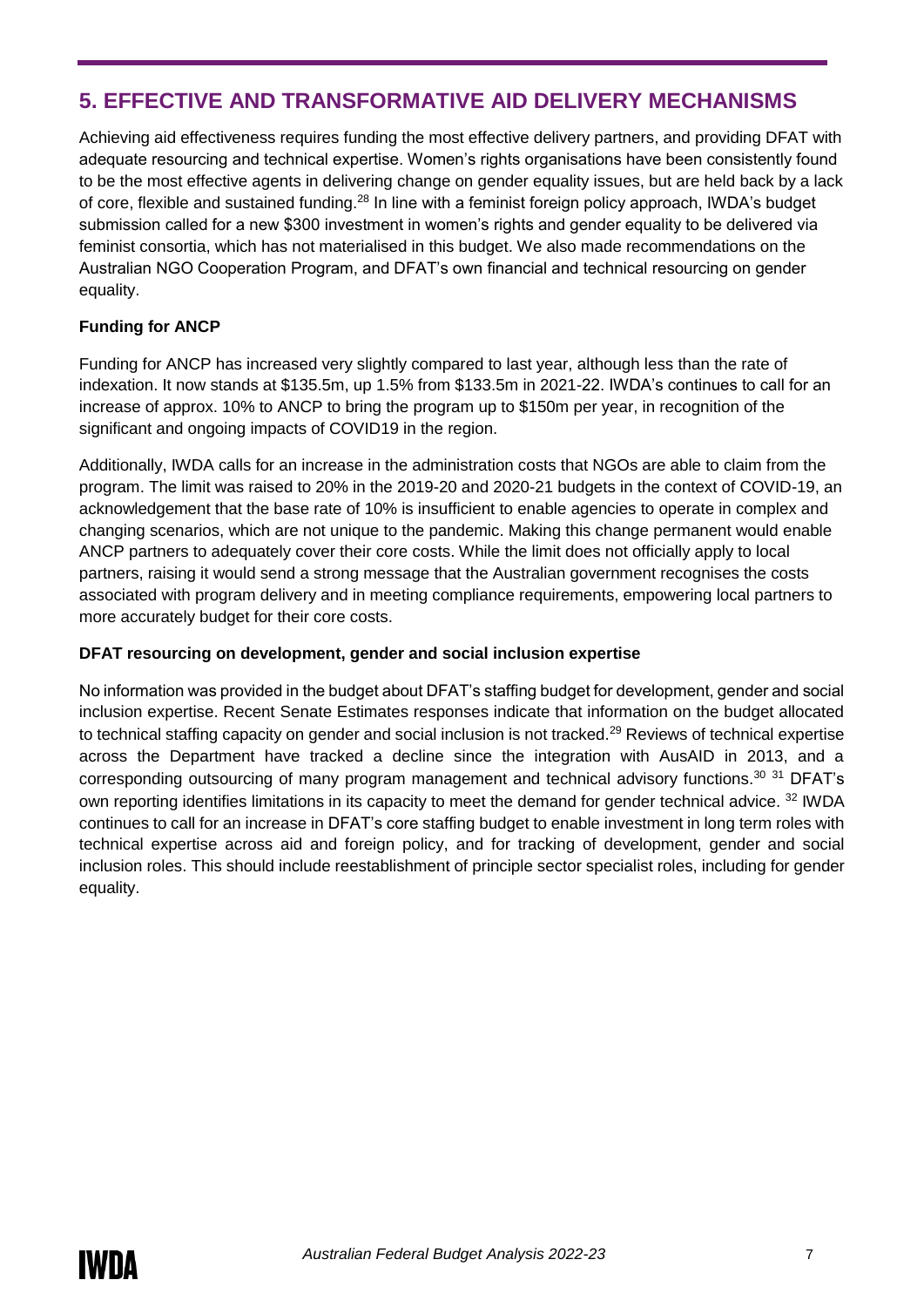# **4. REFERENCES**

1 IWDA, "Feminist Foreign Policy: An Overview" (Australian Coalition for Feminist Foreign Policy, December 2021), https://iwda.org.au/assets/files/Feminst-Foreign-Policy-An-Overview\_AFFPC.pdf. -

<sup>2</sup> Valerie M. Hudson et al., *Sex and World Peace* (New York: Columbia University Press, 2012); Mary Caprioli and Mark A. Boyer, "Gender, Violence, and International Crisis," *The Journal of Conflict Resolution* 45, no. 4 (2001): 503–18; Our Secure Future, "Women Peace & Security: By the Numbers," May 2018, https://oursecurefuture.org/publications/women-peace-security-by-the-numbers; Asian Development Bank, *Mapping Fragile and Conflict-Affected Situations in Asia and the Pacific: The ADB Experience*, 2016.

<sup>3</sup> Asia-Pacific Development, Diplomacy & Defence Dialogue, "Australia and Southeast Asia: Shaping a Shared Future," Synthesis Report, 2022, https://uploads-

ssl.webflow.com/60b8844010f77f30cd04bf93/622a17db4f1c4b676ab712c8\_Synthesis%20Report.pdf.

<sup>4</sup> Melissa Conley Tyler, "Diplomacy Is Essential to a Peaceful World, so Why Did DFAT's Funding Go Backwards in the Budget?," April 1, 2022, https://theconversation.com/diplomacy-is-essential-to-a-peacefulworld-so-why-did-dfats-funding-go-backwards-in-the-budget-180313.

<sup>5</sup> DFAT, "Partnerships for Recovery: Australia's Official Development Assistance 2022-23," 2022, https://www.dfat.gov.au/sites/default/files/oda-budget-summary-2022-23.pdf.

<sup>6</sup> ACFID, "2022-23 Federal Budget: Facts & Figures," 2022, https://acfid.asn.au/sites/site.acfid/files/resource\_document/2022-2023%20ACFID%20Budget%20Analysis.pdf.

<sup>7</sup> OECD DAC, "Aid Predictability – Synthesis of Findings and Good Practices," 2011, http://www.oecd.org/development/effectiveness/49066202.pdf.

<sup>8</sup> DFAT, "Partnerships for Recovery: Australia's Official Development Assistance 2022-23," 2022, https://www.dfat.gov.au/sites/default/files/oda-budget-summary-2022-23.pdf.

<sup>9</sup> OECD, "Development Cooperation Profiles: Canada," April 1, 2022, https://www.oecdilibrary.org/sites/aa7e3298-en/index.html?itemId=/content/component/5e331623 en& csp =b14d4f60505d057b456dd1730d8fcea3&itemIGO=oecd&itemContentType=chapter.

<sup>10</sup> Senate Standing Committees on Foreign Affairs, Defence and Trade, "2021-2022 Additional Estimates: DFAT: Portfolio Question Number 82," March 29, 2022, https://www.aph.gov.au/Parliamentary\_Business/Senate\_estimates/fadt/2021-22\_Additional\_estimates.

<sup>11</sup> DFAT, "Australia's Official Development Assistance: Statistical Summary, 2020-21," February 2022,

https://www.dfat.gov.au/sites/default/files/australias-official-development-assistance-statistical-summary-2020- 21.pdf.

<sup>12</sup> IWDA, "Care in Crisis: Understanding the Value of Paid and Unpaid Care in Response to COVID-19," 2020, https://iwda.org.au/assets/files/IWDA\_CareinCrisis\_Final.pdf.

<sup>13</sup> UNFPA Asia-Pacific Regional Office, "Delivering in a Pandemic; UNFPA Asia and the Pacific Highlight" (UNFPA), accessed January 22, 2022, https://asiapacific.unfpa.org/en/publications/annual-report-2020-unfpaasia-pacific.

<sup>14</sup> DFAT, "Annual Report 2020-21," 2021, https://www.dfat.gov.au/sites/default/files/dfat-annual-report-2020- 21.pdf. pp 71

<sup>15</sup> DFAT, "Disability Inclusion in the DFAT Development Program: Good Practice Note," April 2021, https://www.dfat.gov.au/sites/default/files/disability-inclusive-development-guidance-note.pdf.

<sup>16</sup> DFAT, "Australia's Official Development Assistance: Statistical Summary, 2020-21."

<sup>17</sup> DFAT, "Annual Report 2020-21."

<sup>18</sup> ACFID, "Strengthening Australia's Efforts to Address Gender Inequality," Policy Brief, ACFID Election Platform 2022, 2022, https://acfid.asn.au/sites/site.acfid/files/Election%20Policy%20Brief%20- %20Gender%20Equality.pdf.

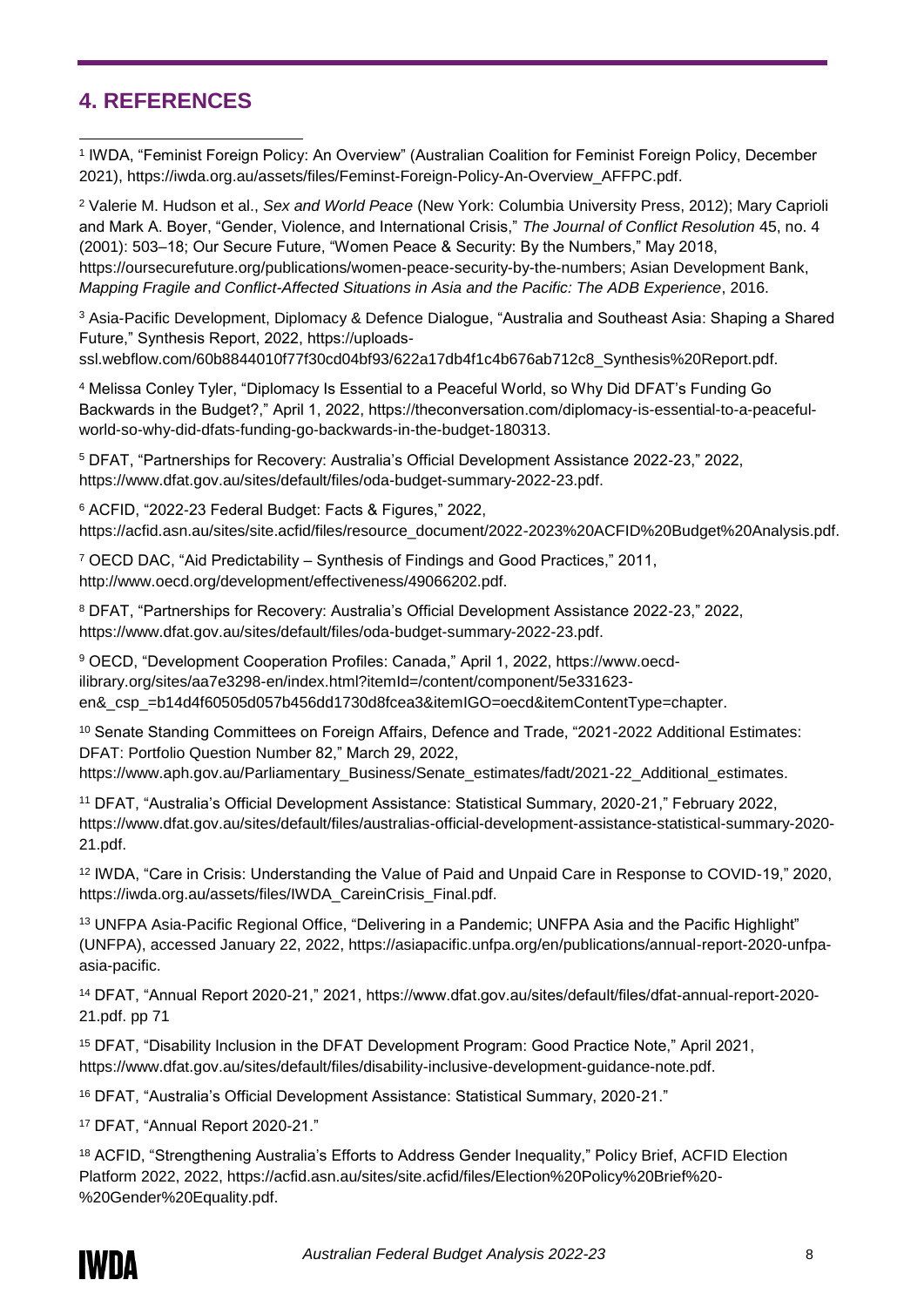-<sup>19</sup> Geraldine Terry, ed., *Climate Change and Gender Justice* (Warwickshire, UK: Practical Action Publishing in association with Oxfam GB, 2009),

https://oxfamilibrary.openrepository.com/bitstream/handle/10546/115359/bk-climate-change-gender-justice-091109-en.pdf?sequence=5&isAllowed=y. p 3

<sup>20</sup> Itza Castañeda Carney et al., *Gender-Based Violence and Environment Linkages: The Violence of Inequality*, ed. Jamie Wen (IUCN, International Union for Conservation of Nature, 2020), https://doi.org/10.2305/IUCN.CH.2020.03.en.

<sup>21</sup> Emily Dwyer and Lana Woolf, "Down by the River: Addressing the Rights, Needs and Strengths of Fijian Sexual and Gender Minorities in Disaster Risk Reduction and Humanitarian Response" (Melbourne: Oxfam, Edge Effect and Rainbow Pride Foundation Fiji, 2018).

<sup>22</sup> Charlie Damon, Megan Williams, and Emma Barker-Perez, "CARE Rapid Gender Analysis COVID-19; Pacific Region [Version 1]" (CARE Australia, March 26, 2020), https://www.care.org.au/wpcontent/uploads/2020/03/Pacific-RGA-FINAL-APPROVED-26March2020.pdf. pp 6.

<sup>23</sup> UN Women, "Achieving Gender Equality and the Empowerment of All Women and Girls in the Context of Climate Change, Environmental and Disaster Risk Reduction Policies and Programmes: CSW66 Agreed Conclusions (Advanced Unedited Version)," March 25, 2022, https://www.unwomen.org/sites/default/files/2022- 03/CSW66%20Agreed%20Conclusions\_Advance%20unedited%20version\_25%20March%202022.pdf.

<sup>24</sup> Australia's total climate finance was approx. \$346m in 2020-21. DFAT, "Australia's Official Development Assistance: Statistical Summary, 2020-21." pp 28

<sup>25</sup> PJ Jacobs et al., "Fairer Futures: Financing Global Climate Solutions" (Oxfam Australia, ActionAid Australia, Climate Council, The Australia Institute, Edmund Rice Centre and Greenpeace, October 2021), https://www.oxfam.org.au/wp-content/uploads/2021/10/OXF063-Climate-Finance-Report-WEB.pdf.

<sup>26</sup> [PJ Jacobs et al., "Fairer Futures: Financing Global Climate Solutions" \(Oxfam Australia, ActionAid Australia,](file://///jpradela/Workplace/133%20RPA/1.%20Policy%20&%20Advocacy/Domestic%20Political%20Engagement/Australian%20Aid%20Budget/Australian%20Federal%20Budget%202022-23/PJ%20Jacobs%20et%20al.,%20)  [Climate Council, The Australia Institute, Edmund Rice Centre and Greenpeace, October 2021\),](file://///jpradela/Workplace/133%20RPA/1.%20Policy%20&%20Advocacy/Domestic%20Political%20Engagement/Australian%20Aid%20Budget/Australian%20Federal%20Budget%202022-23/PJ%20Jacobs%20et%20al.,%20)  [https://www.oxfam.org.au/wp-content/uploads/2021/10/OXF063-Climate-Finance-Report-WEB.pdf.](file://///jpradela/Workplace/133%20RPA/1.%20Policy%20&%20Advocacy/Domestic%20Political%20Engagement/Australian%20Aid%20Budget/Australian%20Federal%20Budget%202022-23/PJ%20Jacobs%20et%20al.,%20) pp 10

<sup>27</sup> Climate Council, "'A Massive Lost Opportunity': Virtually No Funding for Climate in Federal Budget," March 29, 2022, https://www.climatecouncil.org.au/resources/massive-lost-opportunity-virtually-no-funding-climatefederal-budget-2022/.

<sup>28</sup> Mala Htun and Laurel Weldon, "The Civic Origins of Progressive Policy Change: Combating Violence Against Women in Global Perspective, 1975–2005," *American Political Science Review* 106, no. 3 (2012): 548– 69, https://doi.org/10.1017/S0003055412000226; Angelika Arutyunova and Cindy Clark, "Watering the Leaves Starving the Roots" (AWID, 2013), https://www.awid.org/sites/default/files/atoms/files/WTL\_Starving\_Roots.pdf.

<sup>29</sup> Senate Standing Committees on Foreign Affairs, Defence and Trade, "2021-2022 Additional Estimates: DFAT: Portfolio Question Number 82."

<sup>30</sup> Richard Moore, "Strategic Choice: A Future-Focused Review of the DFAT-AusAID Integration," 2019, http://devpolicy.org/publications/reports/DFAT-AusAIDIntegrationReview-FullVersion.pdf.

<sup>31</sup> Lynn Pieper, "Review of Selected DFAT Facilities: Independent Consultant Report to DFAT Key Findings" (DFAT, May 2018).

<sup>32</sup> DFAT, "Performance of Australian Aid 2017–18" (Australian Government, 2019).